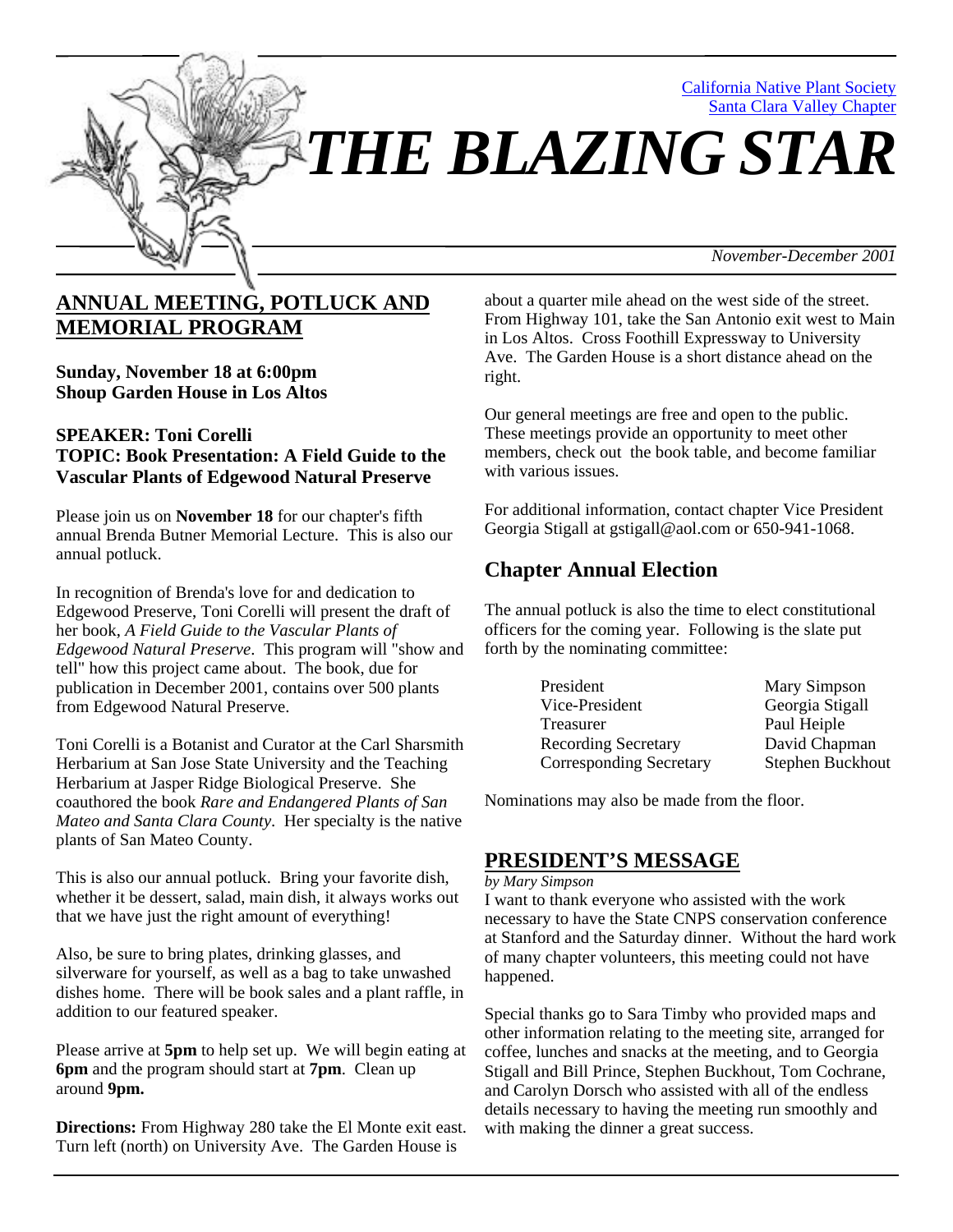For the dinner, I want to thank those people who contributed their culinary talents and assisted with the difficult task of catering a major dinner party. Those of you who attended the dinner were treated to culinary delights courtesy of Vickie Silvas Young, Nora and Larry Monette, Jean and David Struthers, and many others. My special thanks go to Don Mayall who provided significant guidance and support. Also thanks to Vickie, and Nora for special salad dishes, Carolyn Curtis for beautiful native plant arrangements, and Melanie Cross for many answers to guest questions.

I have named only a few of the people whose hard work contributed to the State Conservation meeting. Thank you for demonstrating all of the reasons we have such a great chapter.

### **Award for Edgewood Heroes**

Susan Sommers and the Friends of Edgewood were chosen to receive this year's **San Mateo County Sustainability Award.** This award honors individuals and groups whose actions demonstrate such principles as sustainability and healthy ecosystems. Chapter member, and Board Memberat-Large, Susan Sommers was first to call attention to, and document the threatened habitat of plants and animals at Edgewood. Friends of Edgewood is the stewardship organization which evolved from our chapter's efforts to convince the County of San Mateo to take steps to preserve this treasure. Our original reception was not entirely friendly, because other interests favored development of this most fragile area. But we persisted. It is most gratifying to see these prophets now honored in their home county.

### **CHAPTER ACTIVITIES**

### **Photography Group**

The chapter photo group will continue its Fall program with a meeting in the library of the Peninsula Conservation Center building, 3921 E. Bayshore, Palo Alto, on **Monday, November 5th, at 7:30 pm**. The December meeting will be a potluck, tentatively scheduled for **Sunday afternoon, December 9**. For info call Sonja Wilcomer 650-494-0104.

### **Gardening With Natives**

Our next meeting will be held at the De Anza ESA on **Thursday, November 1 at 7:30 pm**. Ken Himes will give a talk about controlling invasive exotics in California's natural communities.

Ken will present slides showing ten years of work at Edgewood County Park and Preserve. Some of the exotics included in the talk will be Yellow Star Thistle and Italian Thistle in grasslands, Cape Ivy and Himalayan Berry in riparian communities, and Cotoneaster and Broom in oak woodlands. Ken's presentation will include some of the biological controls for invasive plants and the monitoring activities at Edgewood. Included in the evening's discussion will be several rare and horticulturally significant plants of Edgewood park that Ken would like to introduce to us.

**Directions:** The De Anza ESA is located at the corner of McClellan and Stelling within the DeAnza College Campus. From Highway 85, exit Steven's Creek Boulevard. Enter the DeAnza campus to the right off Steven's Creek. Follow the perimeter campus road past the parking lots on your right hand side. You will pass a grassy baseball field on your right. After the field you will see a chain link gate on your right up a short gravel/asphalt road. Drive through the gate and park for free in the dirt area between the ESA and the baseball field if there's room. The ESA building will be behind you (a small brown building, the only building nearby with lights on).

**Parking Note:** If the dirt parking lot inside the chain link fence is full, you may park in the paved parking lot beside the tennis courts nearby. Bring eight quarters for parking.

For more info contact Stephanie Morris at StephLMorris@hotmail.com or 408-629-8004.

### **Native Hill Work Day: Foothill College**

We will have a day of gardening at Native Hill (on the Foothill College Campus) on Sunday, **November 4** from **9:30 am to 12:30 pm**.

Everyone is welcome and experience is not necessary. Park for free beside the garden. Bring gloves, small tools (pruning shears, weeder), liquids, and a sack lunch if you would like to stay and picnic as a group. We will be continuing with projects such as pruning, dead-heading, weeding, and mulching.

**Directions:** Native Hill is located on the Foothill College Campus. Take the El Monte/Moody exit off of Highway 280, and follow signs to the campus. Follow the one-way perimeter road all the way around to the horticulture unit. You will notice the native plantings on your left hand side. Turn into the first lot after the Native Hill area.

If you have any questions, contact Ellie Gioumousis, at ellieg@ispchannel.com or 650-494-6276.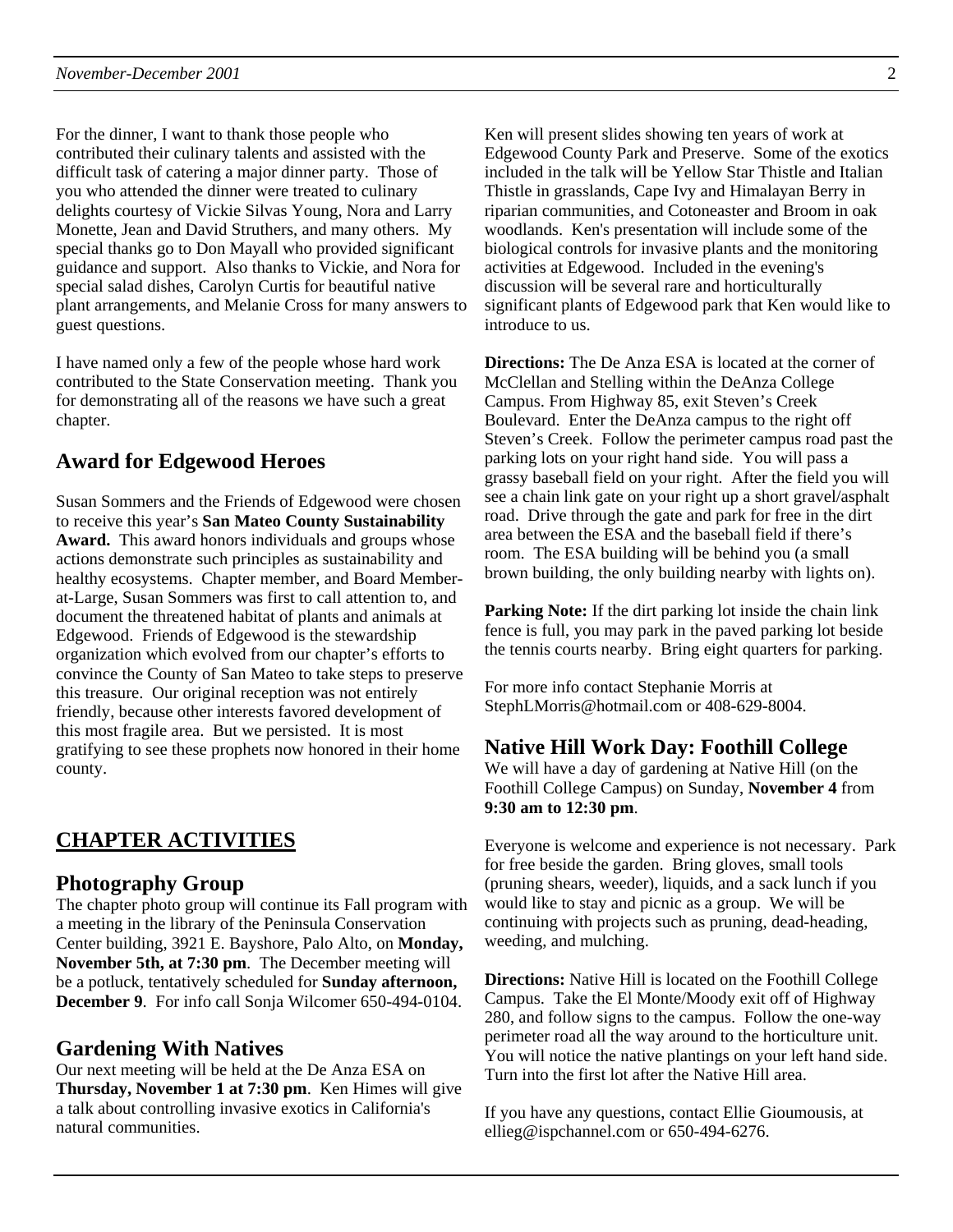# **Nursery Has Plenty of Pots**

The chapter's native plant nursery at Hidden Villa doesn't need any more pots donated at this time. Some of these black plastic pots now have a #2 recycle label on them. If so, you can put them in your recycling bin for your local trash pickup. Thanks to members and friends for all the pots you have already donated. For more information, contact Jean Struthers at 650-941-2586 or JeanStruthers@aol.com, or Ray Deutsch at 650-321-9918 or rdeutsch@stanford.edu.

## **Non Native Plant Removal: Edgewood Park**

**Friday mornings all year, 8:30am**. Contact Ken Himes at 650-591-8560 or John Allen at jcakwa@aol.com for meeting place.

# **Cape Ivy Removal: Roberts Rd. Los Gatos**

We are continuing to work on the second patch of Cape Ivy along Los Gatos Creek, just upstream from Vasona Park. We are trying to reduce the biomass before the rains begin, so lots of help is necessary. As always, bring gloves, a long-sleeved shirt (there is some poison oak), and water.

All sessions are on Saturdays, from **10am** to **Noon**: **Nov. 10, Dec. 8, Dec. 15**. For more information, contact David Chapman, at 408-296-3587 or dchapman@aimnet.com.

**Directions** to the new site: From State Highway 17, take the Highway 9 exit west (towards Monte Sereno and Saratoga). Turn right at the first signal light - University Avenue. Proceed north one half mile to the second stop sign - Roberts Road - and turn right. Drive 0.2 mile east, until the road begins to descend to the creek. Park in the residential district and walk across the bridge. Roberts Road curves to your left; there is a gate to Los Gatos Creek Trail just after the bend. The colony is right at the gate, stretching downstream.

## **Weed Management Area Activities**

The Weed Management Areas (WMA) are a state program for coordinating public and private efforts for controlling invasive weeds. Our chapter is a participant in these programs in both San Mateo and Santa Clara counties. State funding through this program has provided assistance, though the Friends of Edgewood, for weed control at Edgewood Park, and for mapping and weed control at Coyote Ridge. Both counties have produced brochures on invasive weeds, showing pictures of the major threat species and information on what to do if you come in contact with invasive species. Chapter member John Beall produced the brochure for San Mateo county. He also was the principal on a project in Santa Clara county to identify and remove *Dittrichia graveolens,* a new exotic, which

threatens both wetlands and uplands. Good work, John. You can get copies of brochures and more info from 650- 363-4700 (San Mateo county) or 408-779-0681 (Santa Clara county).

## **Ulistac Natural Area Restoration**

Planting has begun at the Ulistac Natural Area in Santa Clara. Planting will continue through the Fall, usually on Saturday, from **10am to 2pm**. Check the web site (see below) for a more detailed schedule.

We need CNPS members to supervise high school student volunteers, many of whom have never dug a hole in their lives. This year we are adding new plant types to the original set of 15, including Garrya, Verbena, and new species of Eriogonum.

We are also preparing to plant some native grasses. If you are looking for an opportunity to work with native grasses, please contact us.

There is now funding and official interest to plan a pilot program of planting native species on the Hetch Hetchy aqueduct right-of-way. If you would like to contribute to the plan, please contact us. Although the pilot program may only cover the modest strip of aqueduct land in the Ulistac Natural Area, this project could eventually affect the condition of 200 miles of property, extending through three counties.

Ulistac Natural Area is on Lick Mill Blvd., between Montague Expwy. and Tasman Dr. For more information and a location map, see the UNA Web site, at http://www.scu.edu/envs/Ulistac, or call Chris and Jeanne Salander at 408-428-4038.

# **COMMITTEE NEWS & REPORTS**

## **California Exotic Pest Plant Council Symposium**

The California Exotic Pest Plant Council Symposium, held on October 5 and 6 in San Diego, was very informative. This year it was held jointly with the U.S. Geological Survey, and the focus was on invasive plants of the Southwest. Among some of the more interesting items:

• Cape ivy has been found to produce a certain percentage of viable seeds thoughout its range in California. Because flowers and seeds are mostly formed on climbing stems, in control efforts it may be necessary to concentrate first on removal of these by puling them out of trees and shrubs before tackling low-growing stems.